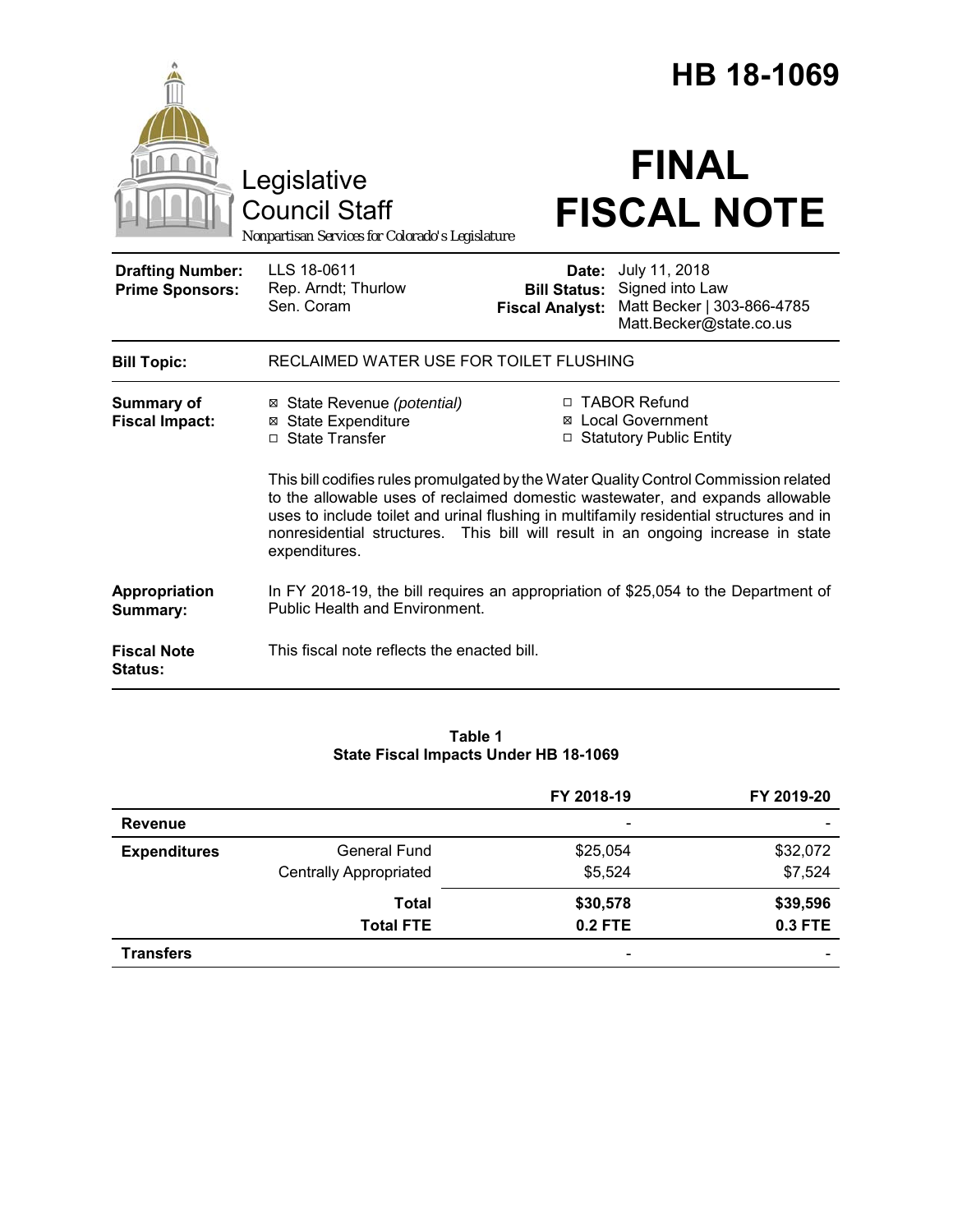July 11, 2018

# **Summary of Legislation**

This bill codifies rules promulgated by the Water Quality Control Commission (WQCC) within the Colorado Department of Public Health and Environment (CDPHE) related to the allowable uses of reclaimed domestic wastewater, and expands allowable uses to include toilet and urinal flushing in multifamily residential structures and in nonresidential structures, if the toilets and urinals are installed in accordance with rules promulgated by the State Plumbing Board in the Department of Regulatory Agencies. In addition, the bill defines three categories of water quality standards.

The WQCC may promulgate rules related to reclaimed wastewater on or before December 31, 2019. If the WQCC finds that the standards and categories in the bill are not protective of public health and identifies either: (1) a documented incident of microbial disease that likely originates from reclaimed wastewater; or (2) a peer-reviewed published article that identifies a potential public health risk posed by the use of reclaimed wastewater, it may promulgate more stringent rules. The WQCC is also authorized to:

- create new categories of water quality standards;
- recategorize any of the allowable uses to a less stringent category; and
- authorize additional uses.

Following a stakeholder process, the Water Quality Control Division (WQCD) within CDPHE is authorized to develop policy, guidance, or best management practices related to reclaimed wastewater. It is also authorized to grant variances from the standards if the proposed usage will sufficiently protect public health and the environment.

# **Background**

Under current law, reclaimed domestic wastewater is wastewater that has received treatment for subsequent reuses other than drinking. The Colorado Water Quality Control Act authorized the WQCC to promulgate control regulations to describe requirements, prohibitions, standards, and concentration limitations on the reuse of reclaimed domestic wastewater that will protect public health and encourage reuse. Regulation 84, also known as the Reclaimed Water Control Regulation, was adopted by the WQCC in October 2000, and was amended in 2004, 2005, 2007, and 2013.

Regulation 84 establishes treatment requirements for the use of reclaimed wastewater for irrigation, fire protection, industrial uses, and certain other commercial uses. CDPHE reviews applications from reclaimed wastewater systems and user plans to determine whether they meet the requirements of the regulation. If the requirements are met, CDPHE issues notices of authorization. CDPHE also reviews annual reports, considers requests for variances, conducts inspections, and enforces the requirements of Regulation 84. Existing department resources for the program are approximately 1.2 FTE.

State law allows the WQCD to collect fees for regulated reclaimed wastewater systems. The fees currently range from \$450 to \$6,300 per year, depending on the capacity of the treatment facility. Individual end users of reclaimed wastewater systems are not currently charged fees by the division.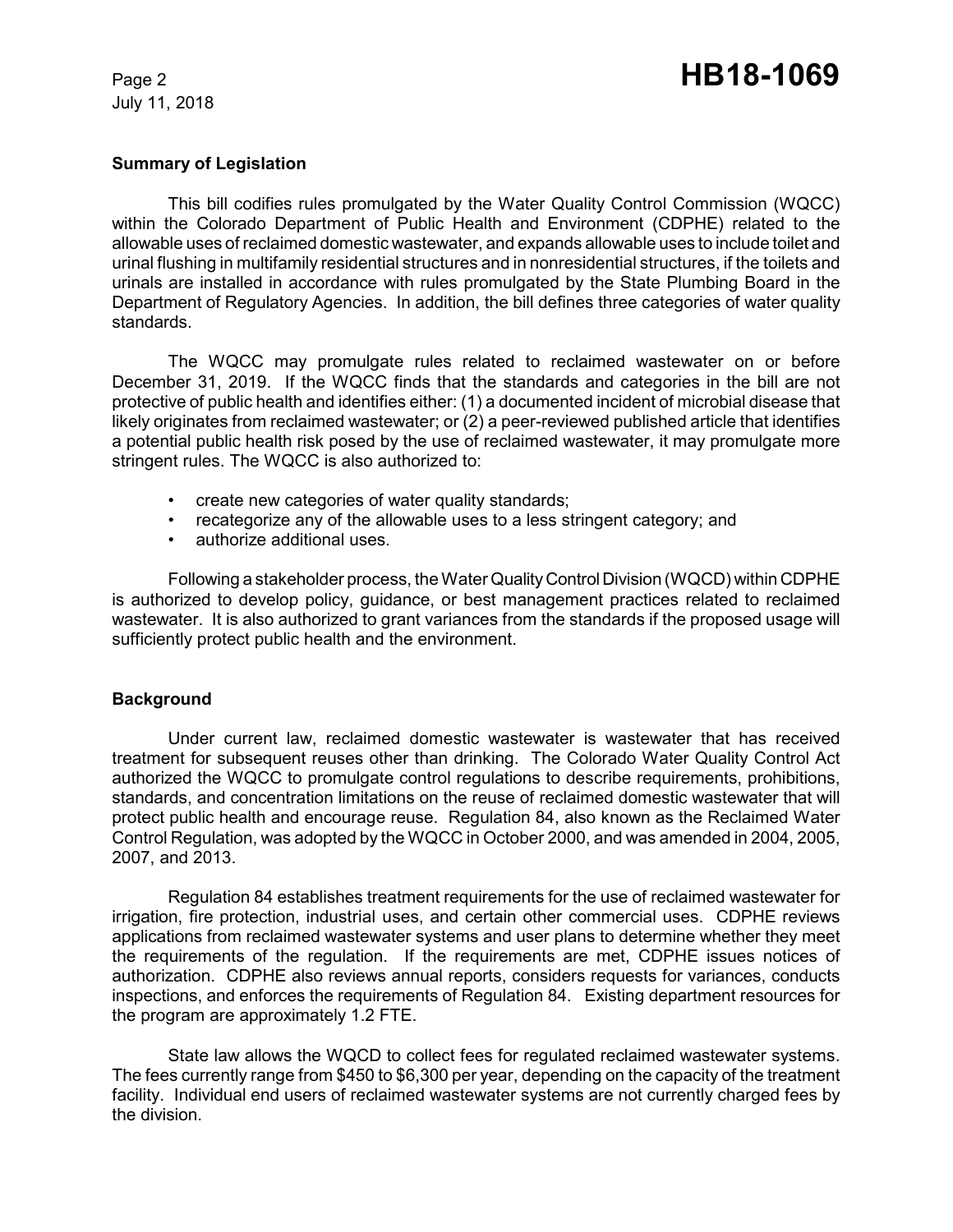July 11, 2018

#### **State Revenue**

While this bill does not change the existing fee structure to offset expenditures, state revenue will increase if and when new reclaimed wastewater treatment plants are constructed as a result of this bill. Existing reclaimed wastewater systems may also have existing capacity to allow for the expanded uses in this bill.

#### **State Expenditures**

This bill increases expenditures for CDPHE by \$30,578 and 0.2 FTE in FY 2018-19, and by \$39,596 and 0.3 FTE in FY 2019-20 and beyond.

CDPHE will utilize 0.3 FTE Environmental Protection Specialist II to regulate the expanded uses, prorated to 0.2 to account for the General Fund paydate shift in FY 2018-19. The additional workload includes providing guidance to regulated entities, reviewing letters of intent and user plans, data entry, record keeping, drafting notices of authorization, developing forms and guidance documents, conducting inspections, drafting inspection reports, identifying noncompliance issues, reviewing noncompliance responses, responding to complaints, providing information to the public, and training. The fiscal note includes \$4,000 in travel costs annually based on 10 trips averaging two nights each at a rate of \$400 per trip for compliance oversight and compliant response, technical assistance and training, and coordination meetings. Program costs are shown in Table 2.

The bill also minimally increases workload for the State Plumbing Board. The new rulemaking process authorized by the bill will be accomplished within existing appropriations.

|                                                       |                   | FY 2018-19 | FY 2019-20 |
|-------------------------------------------------------|-------------------|------------|------------|
| Department of Public Health and<br><b>Environment</b> |                   |            |            |
| <b>Personal Services</b>                              |                   | \$21,054   | \$28,072   |
| Travel                                                |                   | \$4,000    | \$4,000    |
| Centrally Appropriated Costs*                         |                   | \$5.524    | \$7,524    |
| FTE - Personal Services                               |                   | $0.2$ FTE  | $0.3$ FTE  |
|                                                       | <b>Total Cost</b> | \$30,578   | \$39,596   |
|                                                       | <b>Total FTE</b>  | $0.2$ FTE  | $0.3$ FTE  |

#### **Table 2 Expenditures Under HB 18-1069**

 *\* Centrally appropriated costs are not included in the bill's appropriation.*

**Centrally appropriated costs.** Pursuant to a Joint Budget Committee policy, certain costs associated with this bill are addressed through the annual budget process and centrally appropriated in the Long Bill or supplemental appropriations bills, rather than in this bill. These costs, which include employee insurance and supplemental employee retirement payments, are estimated to be \$5,524 in FY 2018-19 and \$7,524 in FY 2019-20.